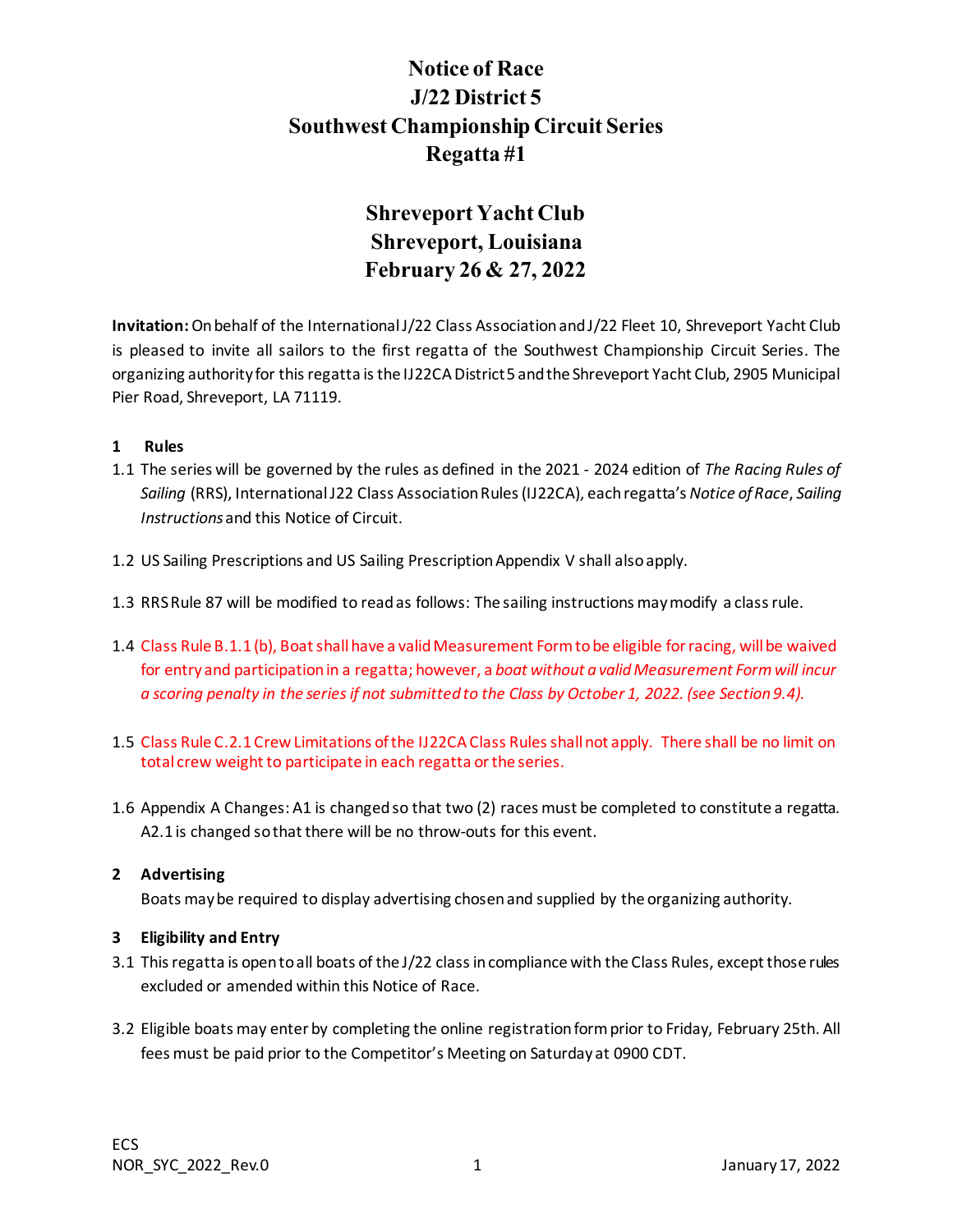- 3.3 The entry fee includes tickets for three (3) competitors to all social events. Additional social and dinner packages for additional crew members and non-competitors are available.
- 3.4 Substitution of competitors will not be allowed without prior written approval of the Principal Race Officer or Chief Judge. Substitution will be permitted only in case of illness, accident or other exceptional circumstances. In the case of an emergency, permission may be granted retroactively.
- 3.5 The same crew and same three class sails must be used during the entire Regatta.

# **4 Fees**

4.1 Required fees are as follows:

- 4.1.1 Entry Fee \$165
- 4.1.2 Additional social and dinner packages per person \$40
- 4.1.3 Register online at[: www.J22Southwest.org](http://www.j22southwest.org/).
- 4.1.4 There is no option to pay registration fees online or by mail. Please pay by cash, check, debit or credit in person at registration.
- 4.1.5 Entry Fee Includes: Keg Beer, Breakfast buffet, sandwich sack lunch on Saturday; "Cook Your Own Filet" with baked potato, veggies and salad Saturdaynight and a continental breakfast on Sunday (for crew of 3).

# **5 Schedule**

# 5.1 **Friday**

Registration 6:00 p.m. – 7:00 p.m.

# 5.2 **Saturday:**

Registration: 8:00 a.m. – 9:00 a.m. Competitor's Meeting: 9:00 a.m. Races begin, First Warning Signal at **10:30 a.m.** Lunch on the water. Winning Ways debrief at the club house after racing. Dinner at the clubhouse: 5:30 p.m.

## 5.3 **Sunday:**

Races continue, First Warning Signal at **9:30 a.m.** No Warning Signal after 12:00 p.m. Awards at 2:00 p.m.

## 5.4 **Number of races:**

Five (5) races are scheduled.

## **6 Measurement**

**1.1** It is expected all boats comply the IJ22CA Class Rules; however, a valid Measurement Formis not required for entry or participation in a regatta or the series; however, a *boat without a valid Measurement Formshall incur a scoring penalty in the series, if not submitted to the Class by October 1, 2022. (see Section 9.4).*

# **1.2 Contact your Fleet Measurer or the District 5 Governor to have your J/22measured.**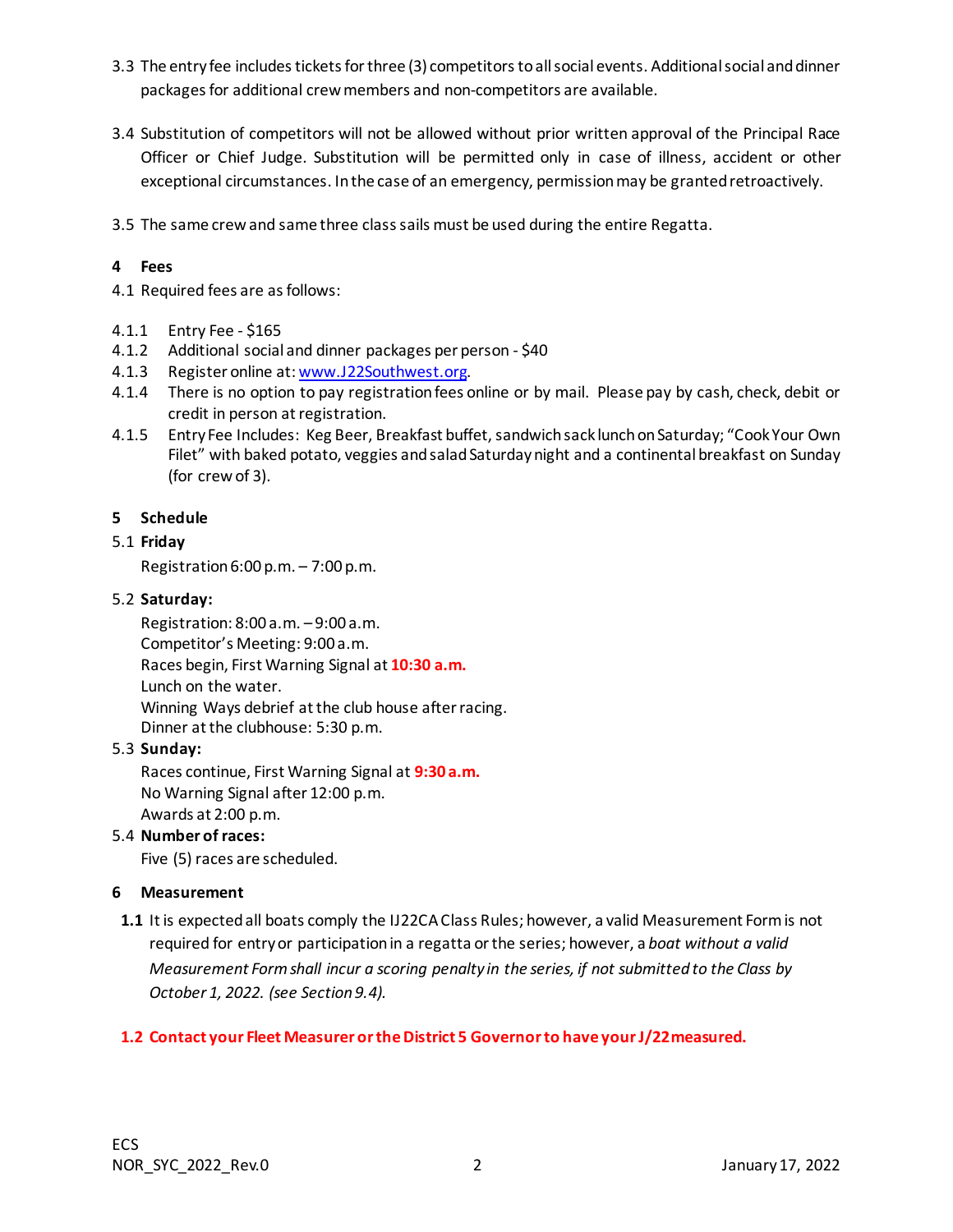6.1 All participants are subject to inspection and measurement at any time during the Regatta. The Race Committee may, at its discretion, inspect any yacht to confirm compliance with the prescribed class rules concerning construction and measurements, safety rules when racing, crew prohibition and restrictions when racing. Class royalty tags must be present on all sails.

# **7 Sailing Instructions**

The Sailing Instructions will be available after February 18, 2022 on the J/22 Southwest website, www.j22southwest.org. Sailing Instructions shall be provided online; and, at the election of Race officials, may be provided at Registration or the Competitor's Meeting. It is the competitor's obligation to download and print the Sailing Instructions.

# **8 Venue**

The racing area will be located on Cross Lake, Shreveport, LA.

# **9 Courses**

The courses will be windward-leeward courses or variations thereof using dropped marks. Offset marks and gates may be used as necessary.

# **10 Penalty System**

The Penalty system described in 2021 – 2024 US RRS prescription Appendix V1 and V2 shall apply.

# **11 Scoring**

- 11.1 The low point system of Appendix A2 will apply.
- 11.2 Two races are required to be completed to constitute a regatta. This changes Appendix A2.
- 11.3 No races will be discarded. This changes Appendix A2.

# **12 Support Boats**

Competitors may not have any contact or communication with support boats after reaching the starting area for the first race of the day until after they are finished racing for the day.

## **13 Haul-out Restrictions**

- 13.1 Boats shall not be hauled out during the regatta except with and according to the terms of prior written permission of the race committee.
- 13.2 Rudders shall remain affixed

## **14 Radio Communication**

- 14.1 Except in an emergency, a boat that is racing shall not make voice or data transmissions and shall not receive voice or data communication that is not available to all boats
- 14.2 Competitors are encouraged to have a VHF radio onboard.

## **15 Prizes**

Trophies will be presented to the top three boats of the regatta.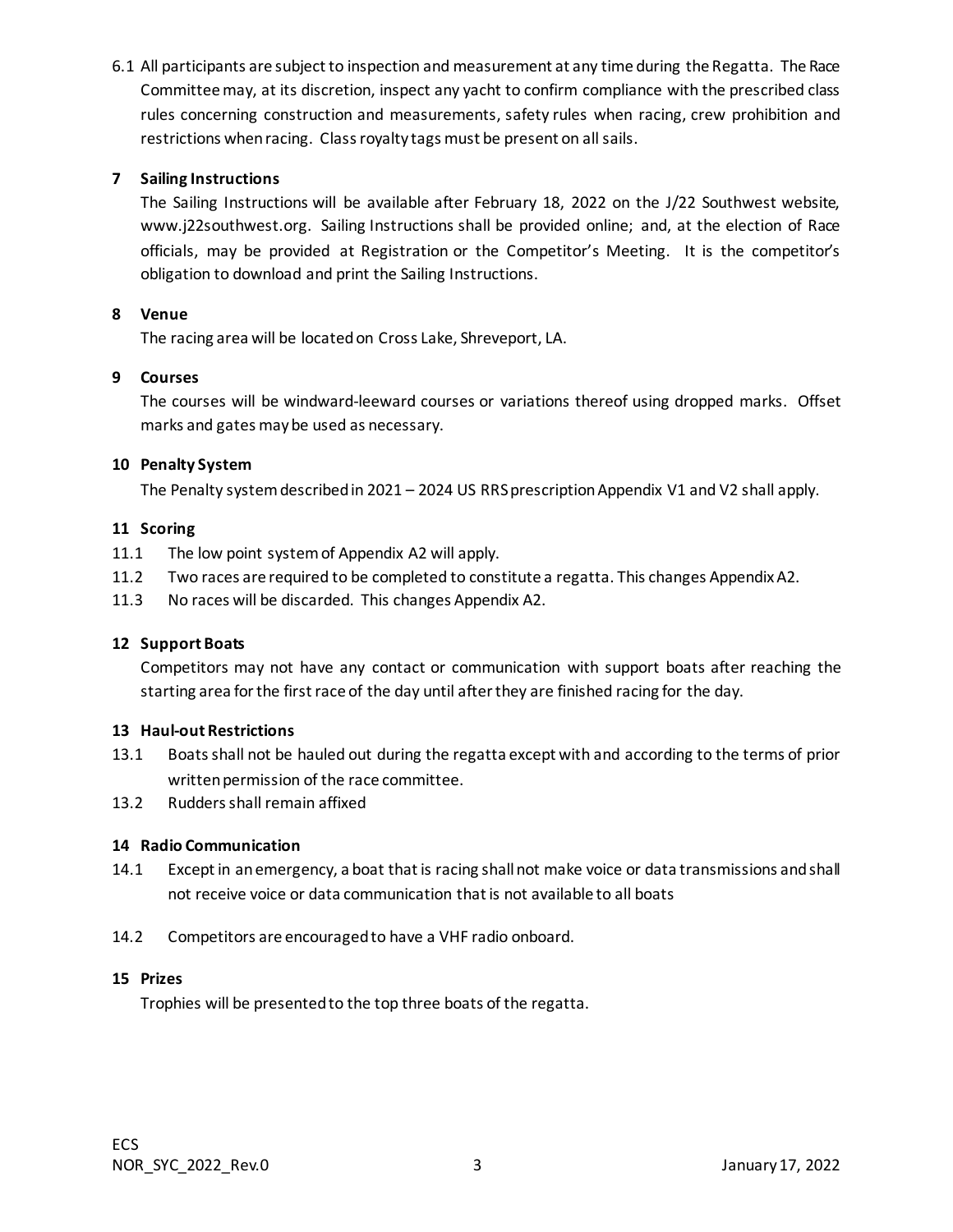# **16 Disclaimer of Liability**

Competitors participate in the regatta entirely at their own risk. See RRS rule 4, Decision to Race. The Organizing Authority, Hosts, IJ/22CA, District 5 and its officers will not accept any liability for material damage or personal injury or death sustained in conjunction withor prior to, during, or after a regatta.

# **17 Insurance**

Each participating boat shall be insured with valid third-party liability insurance with a minimum cover of \$300,000 per incident or the equivalent.

# **18 Bow Numbers**

- 18.1 To facilitate scoring and the identification of boats for RRS 29.1, 29.2, 30.1, 30.2, 30.3 and 30.4, unique two (2) digit bow numbers are required to be fixed to both external port and starboard sides of the forward bow area of each competing boat hull. These numbers must be affixed to both port and starboard as follows:
- 18.1.1 The leading edge of the forward number shall be 10" aft of the stem.
- 18.1.2 The leading edge of the aft number shall be 4" aft of the aft edge of the forward number.
- 18.1.3 The top edge of both numbers shall be between 4" and 8" from the rail.
- 18.1.4 All numbers must contrast with the hull color and be at least 12" in height and a minimum thickness of 1.7".

| Bow# | <b>Name</b>         | Sail# | <b>Boat Name</b> |
|------|---------------------|-------|------------------|
| 01   | Doug Weakly         | 24    | <b>HNL</b>       |
| 02   | Alex Schwinn        | 918   | <b>TILT</b>      |
| 03   | <b>Bill Draheim</b> | 404   |                  |
| 04   | Kevin Orff          | 919   | Troublemaker     |
| 05   | James Freedman      | 752   | Miss Conduct     |
| 06   | Jeff Progelhof      | 24    | Schitzen Giggles |
| 07   | Tom Meeh            | 878   | Meehem           |
| 08   | Jon Larson          | 863   |                  |
| 09   | Dov Kivlovitz       | 951   | Plain ol' duck   |
| 10   | Colin Feik          | 814   | Stampede         |

18.2 Bow numbers will be assigned to each participating boat for the duration of the series. Bow numbers 01 through 10 are reserved for the top ten competitors from the previous year'sseries.

- 18.3 Competitors listed above with reserved bow numbers must choose to use either their reserved bow number or their standard bow number for the duration of the 2021 Southwest Circuit. Bow numbers 11 through 99 will be assigned out of the then open pool of unassigned numbers by the USJ22CA District 5 Governor. Issues relating to bow numbers (e.g. assignment, placement, size, etc.) will be resolved solely by the USJ22CA Southwest District Governor of record.
- 18.4 It shall be the responsibility of each participating competitor to obtain and affix the assigned bow numbers to their boat. The Fleets, host Yacht Clubs and the Southwest District are not responsible to provide numerals for bow numbers.